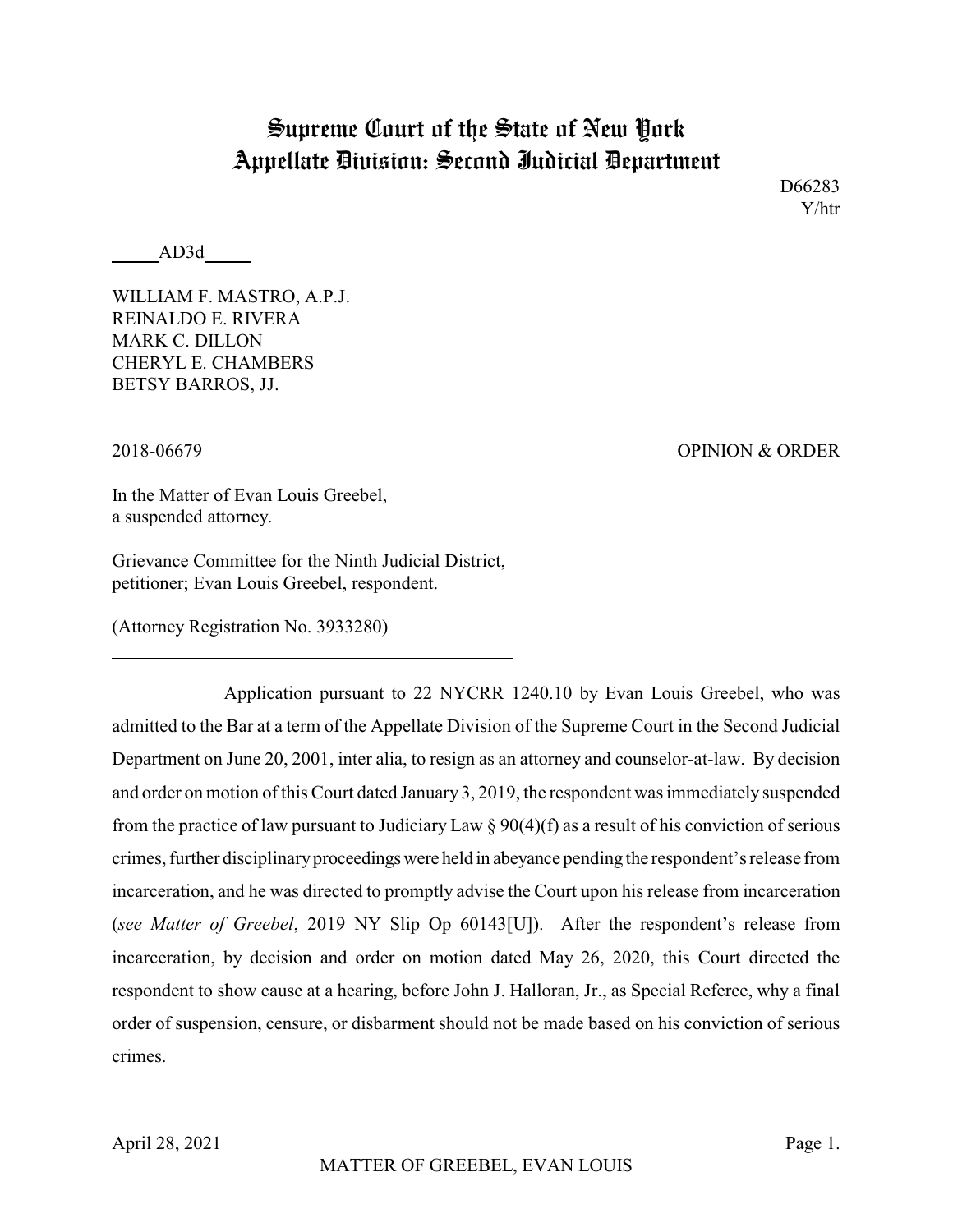Gary L. Casella, White Plains, NY (Glenn E. Simpson of counsel), for petitioner.

Frankfurt Kurnit Klein & Selz P.C., New York, NY (Ronald C. Minkoff and Tyler Maulsby of counsel), for respondent.

PER CURIAM. The respondent,EvanLouisGreebel, has submitted an affidavit sworn to on October 6, 2020, in support of his application to resign as an attorney and counselor-at-law (*see* 22 NYCRR 1240.10), in lieu of further proceedings in connection with his conviction on December 27, 2017, in the United States District Court for the Eastern District of New York.

The respondent acknowledges in his affidavit that he is currently the subject of an investigation by the Grievance Committee for the Ninth Judicial District, and that the allegations include at least the following acts of professional misconduct: Upon a jury trial in the United States District Court for the Eastern District of New York, on December 27, 2017, he was found guilty of conspiracyto commit wire fraud and conspiracy to commit securities fraud, and on August 17, 2018, he was sentenced, inter alia, to 18 months' imprisonment on each offense, to be served concurrently, followed by 3 years of supervised release. The respondent further acknowledges that his convictions constitute "serious crimes" under JudiciaryLaw § 90(4) and constitute a finding of misconduct under the Rules of Professional Conduct, requiring the imposition of discipline. He attests that he cannot successfully defend against these facts and circumstances.

The respondent acknowledges that his resignation is freely and voluntarily tendered, without coercion or duress by anyone, with full awareness of the consequences, including that the Court's acceptance and approval shall result in the entry of an order of disbarment striking his name from the roll of attorneys and counselors-at-law.

The respondent states that the Grievance Committee's investigation does not include any allegations that he willfully misappropriated or misapplied money or property.

The respondent acknowledges that his resignation is submitted subject to any future application that may be made by a Grievance Committee to any Department of the Appellate Division for an order, pursuant to Judiciary Law § 90(6-a), directing that he make restitution or reimburse the Lawyers' Fund for Client Protection, and that he consents to the continuing jurisdiction of the Appellate Division to make such an order.

The respondent acknowledges that in the event that the Court accepts his resignation,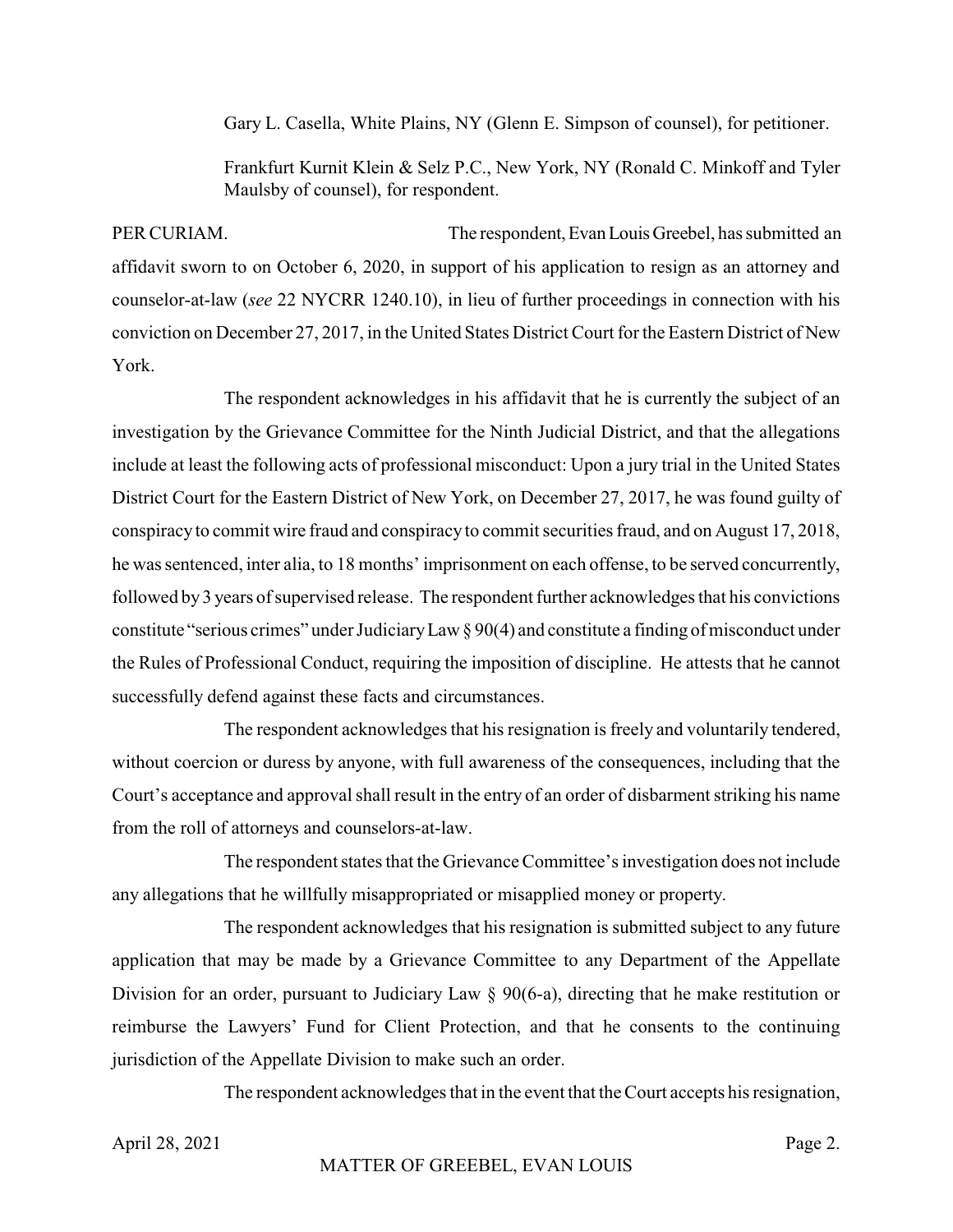the order resulting therefrom and the records and documents filed in relation to the aforementioned allegations, including his affidavit, shall be deemed public records pursuant to Judiciary Law § 90(10).

The Grievance Committee contends that the resignation fully complies with the requirements of 22 NYCRR 1240.10 and, therefore, recommends its acceptance.

Additionally, the respondent, by counsel, requests that his resignation be accepted and that his name be stricken from the roll of attorneys and counselors-at-law nunc pro tunc to the date he ceased practicing law, March, 1, 2016, or alternatively, the date of his conviction, or alternatively, the date of his interim suspension. The Grievance Committee takes no position with respect to this request.

Inasmuch as the respondent's application to resign complies with the requirements of 22 NYCRR 1240.10, the application is granted, and effective immediately, the respondent is disbarred, and his name is stricken from the roll of attorneys and counselors-at-law. The respondent's request that his name be stricken nunc pro tunc is denied. In view of the respondent's disbarment, on the Court's own motion, the hearing before the Special Referee, as directed by decision and order on motion of this Court dated May 26, 2020, is discontinued.

MASTRO, A.P.J., RIVERA, DILLON, CHAMBERS and BARROS, JJ.,concur.

ORDERED that the application of the respondent, Evan Louis Greebel, a suspended attorney, to resign as an attorney and counselor-at-law is granted; and it is further,

ORDERED that pursuant to Judiciary Law § 90, effective immediately, the respondent, Evan Louis Greebel, is disbarred and his name is stricken from the roll of attorneys and counselors-at-law; and it is further,

ORDERED that the respondent, Evan Louis Greebel, shall continue to comply with the rules governing the conduct of disbarred or suspended attorneys (*see* 22 NYCRR 1240.15); and it is further,

ORDERED that pursuant to Judiciary Law  $\S$  90, effective immediately, the respondent, Evan Louis Greebel, shall continue to desist and refrain from (1) practicing law in any form, either as principal or as agent, clerk, or employee of another, (2) appearing as an attorney or counselor-at-law before any court, Judge, Justice, board, commission, or other public authority, (3) giving to another an opinion as to the law or its application or any advice in relation thereto, and (4) holding himself out in any way as an attorney and counselor-at-law; and it is further,

ORDERED that if the respondent, Evan Louis Greebel, has been issued a secure pass